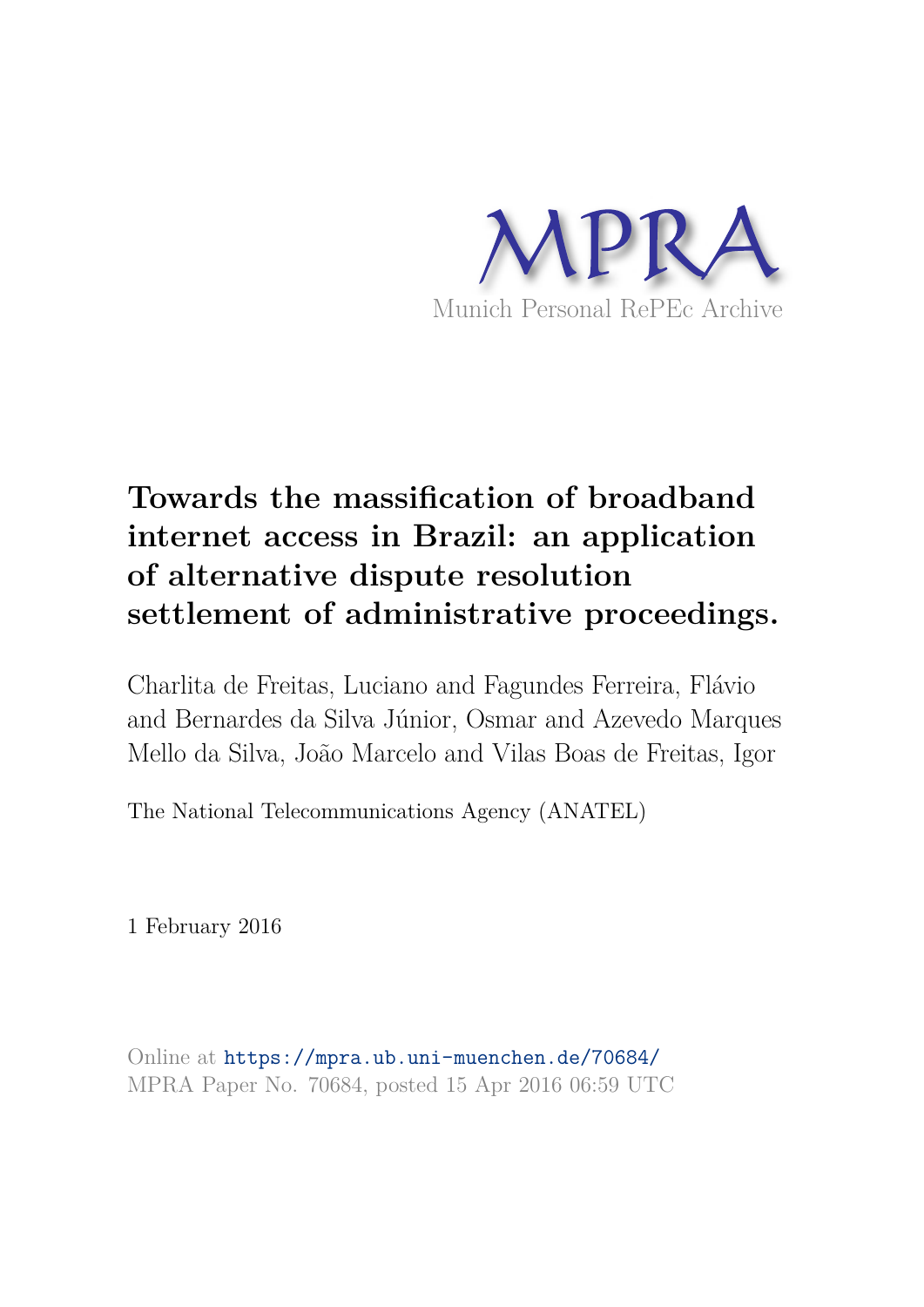### **Towards the massification of broadband internet access in Brazil: an application of alternative dispute resolution settlement of administrative proceedings.**

Luciano Charlita de Freitas\*, Flávio Fagundes Ferreira, Osmar Bernardes da Silva Júnior, João Marcelo Azevedo Marques Mello da Silva, Igor Vilas Boas de Freitas.

The National Telecommunications Agency (ANATEL), SAUS Q. 6, H, 9◦ floor, 70070-940, Brasília, DF, Brazil.

#### **Abstract**

 $\overline{a}$ 

In 2012, the Brazilian Telecommunications Regulatory Agency (Anatel) ruled the Conduct Adjustment Commitment (TAC). It refers to an alternative dispute resolution mechanism that allows shifting pecuniary penalties into infrastructure investments. This case study approaches the setting up of strategic investment projects and the definition of a methodology framework set to maximize the benefits of resource allocation. To reach its objective 5,565 municipalities were divided in clusters and ranked according to priority destination for investments. Results include a short list of preferential projects focused on enhancing broadband infrastructure, encouraging the competition and to enhance quality of services performance. Outputs of the methodology suggest that municipalities located at the outskirt of metropolitan regions, evenly distributed throughout the country, with relative lower HDI and higher demographic density are the top ranked destination for investment.

Keywords: Alternative dispute resolution settlement; enforcement proceedings; cluster analysis; infrastructure investment.

#### **1. Introduction: The origin of the problem**

The privatization of the telecommunications sector in Brazil was followed by the accession of an extensive number of regulations handling virtually all aspects of services provision. With few exceptions these regulations are accompanied by enforcement requirements mainly constituted on the basis of pecuniary sanctions.

Now, after near 20 years of the privatization statistics for the sector indicate that existing regulatory and legal institutions did not succeed in identifying and resolving disputes efficiently and effectively. Instead, despite enormous sum of fines applied over years there is only elusive effect on the expectation for compliance with regulatory requirements.

In 2013, the National Telecommunications Agency (ANATEL) issued the Conduct Adjustment Commitment (TAC) regulation as an attempt to address alternative mechanisms for dispute resolution settlement of administrative proceedings (ANATEL, 2013). It follows successful experiences abroad and their reported advantages over traditional dispute resolution instruments (Bruce et al., 2004).

The American Federal Communications Commission (FCC) provides several examples of successful use of alternative dispute resolution to settle disputes in the telecommunications sector. Years of experience has turned these methods into preferential mechanisms for addressing administrative proceedings and those in which the Commission is a party.

Arguments underlying FCC approach include the recognition that complexity in clearing disputes in the sector is a major impediment to sector development and a critical element to efficacy of telecommunications infrastructure and services (Bruce et al,  $2004$ )<sup>1</sup>. To FCC

 $1$  Further examples in using alternative dispute resolution mechanisms in the telecommunications sector are available in Bruce et al (2004).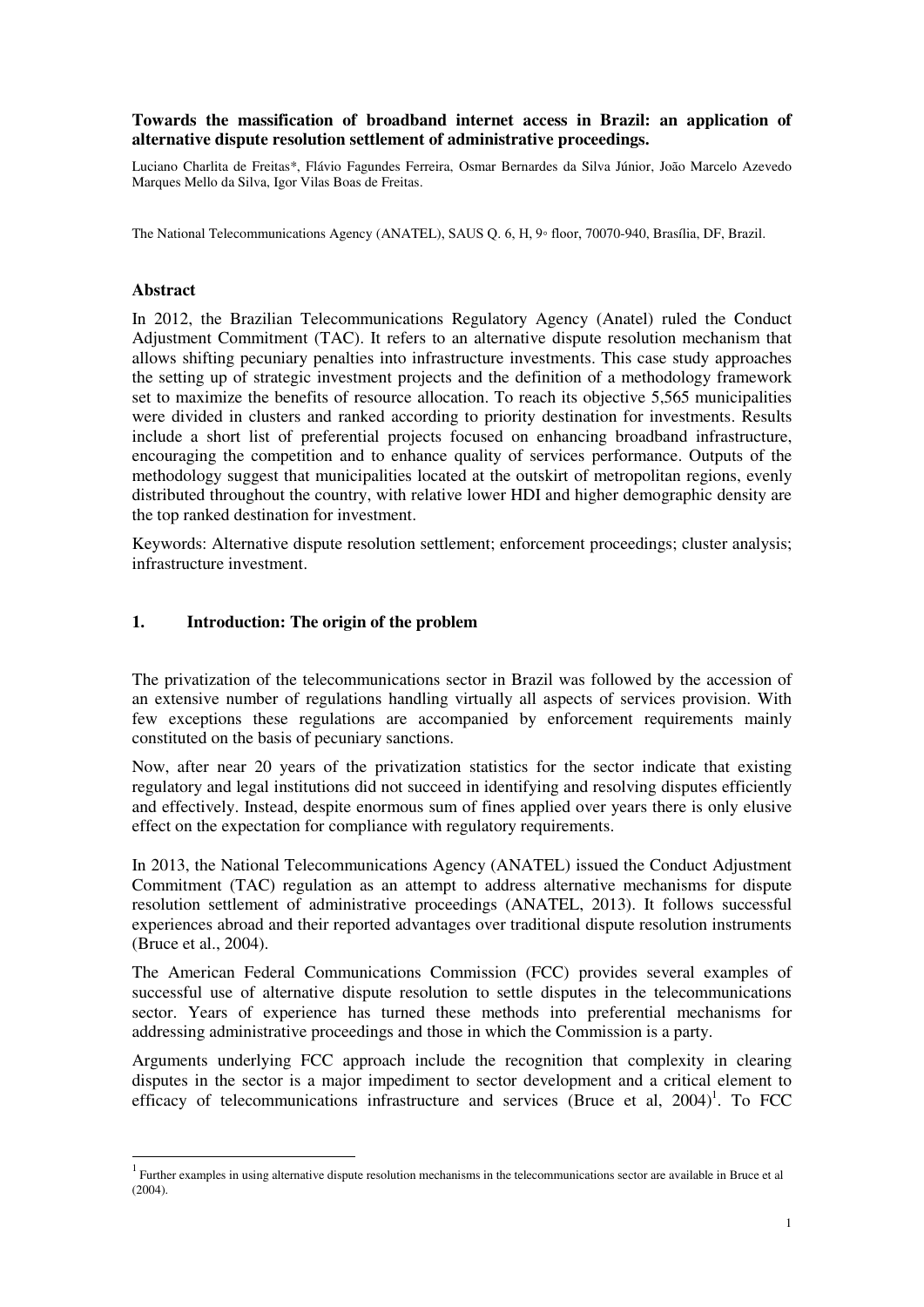simplifying dispute resolution can create favourable conditions for investment pushing the development of telecommunications and information industries to the new technology era.

Experiences with TAC in Brazil dates back to the beginning of the 1990s when the method was included in the Consumer Protection Code<sup>2</sup> (BRAZIL, 1990) inaugurating a new perspective for alternative dispute resolution settlement in consumers related issues. Expectation for reducing costs and length of administrative proceedings while protecting both collective and diffuse interests and rights and reducing demand over administrative offices, and eventually over the courts, turned it into a contemporary topic of interest by the main administrative offices in the country.

According to subsidiary analysis presented by the board of Anatel commissioners the TAC allows modernizing the sector tools of enforcement launching a new perspective on the issue of dispute resolution in administrative proceedings (Loureiro, 2013). Among other innovations it grants for reversing pecuniary penalties into investments in strategic infrastructure focusing on enhancing quality of service and experience of use while assuring compliance of service providers to regulatory obligations.

It must be noted that the TAC regulation operates on a request basis in which service providers have a definitive importance. It is up to the Agency to evaluate the eligibility of the proceedings to TAC after inspection of legal aspects, including the abdication of future appeal (ANATEL, 2013).

Following the approval of the TAC regulation in the Agency the board of commissioners issued a determination to the Agency´s technical office in duty to propose a subsidiary procedure approaching the design of a set of strategic projects and a methodology framework that permits maximizing the benefits of TAC while observing for transparency and nondiscriminatory rules, feasibility and independence from particular private and political interests.

This case study aims to present the fundamentals of the methodology framework elected by the Agency decision makers as the best choice for sharpening the focus of TAC. It attempts to clarify the main underlying discussion as well as the outline of the clustering analysis and ranking techniques deployed to arrange all 5,565 municipalities of the Brazilian federation into clusters and rank them according to priority destinations for investment.

The coming section introduces an overview of the regulation guidelines to project designing and methodology development. After, it is specified the formulation of the clustering analysis and the ranking procedure assigned to identify target municipalities. Finally, tests for the methodology consistence are presented followed by further determinations by the Agency decision makers for methodology further review.

## **2. Guidelines for project design and methodology framework**

According to the TAC regulation available resources must be addressed to increase consumers' welfare through direct benefit to end users or investment in telecommunications infrastructure turned to increasing penetration of modern infrastructures to unserved population. The first choice comprises several arrangements ranging from direct discount on customers monthly bill to temporary gratuity of services. It is not the purpose of this article to present a complete account on the direct benefit to end users. Hence further details on this approach must be elucidated by Loureiro (2013).

Besides the recognizable importance of direct benefits to users, investment is taken as preferable destination for allocation of TAC resources (Freitas, 2015). This choice is coherent with the extensive debate on the theme carried out by the Agency decision makers<sup>3</sup> and detailed

 $2$  Federal Law n° 8.078/1990, article 113.

<sup>3</sup> *See*, for example, Freitas (2015) and Loureiro (2015).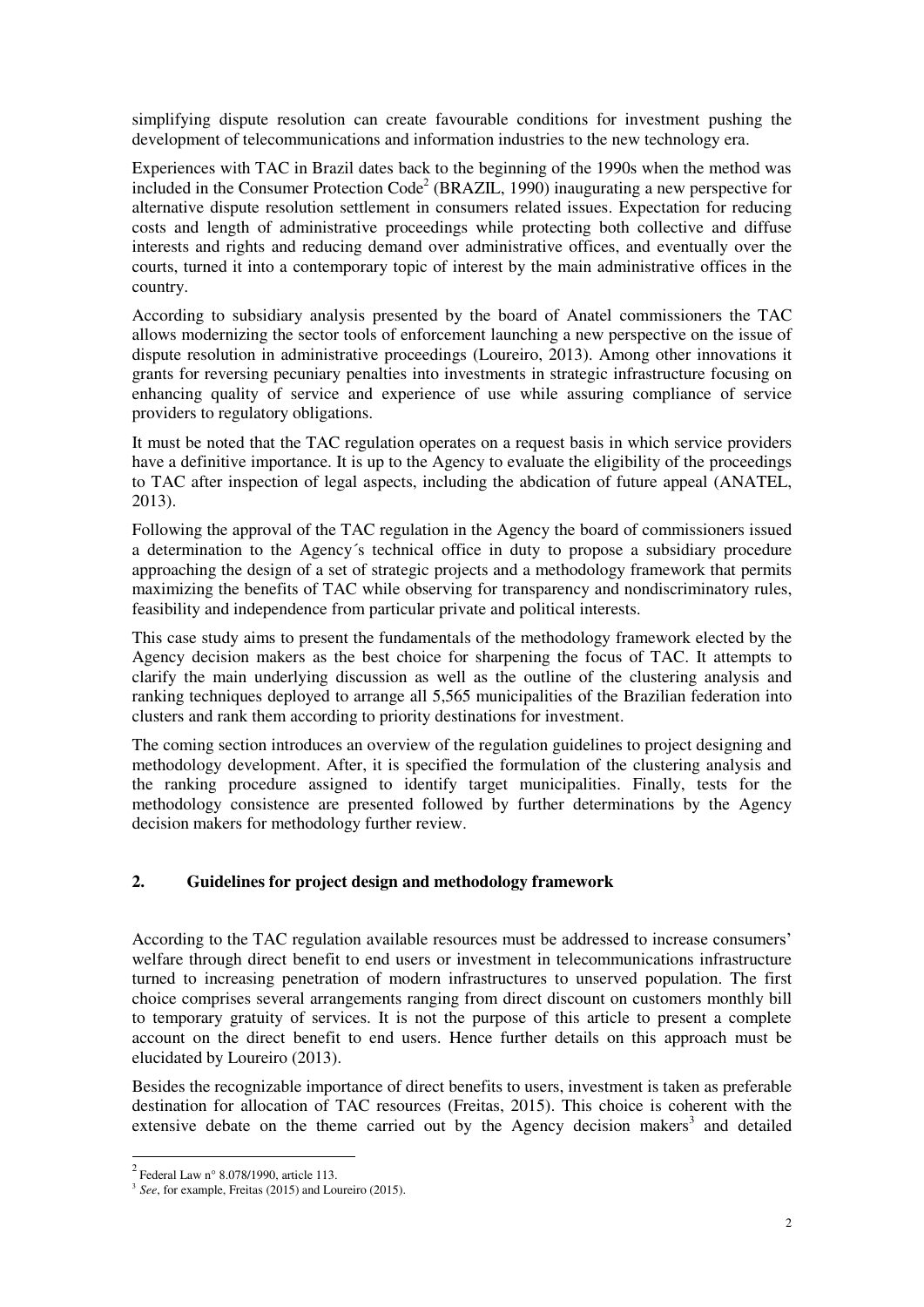commitment to the theme within the TAC regulation that contains a specific chapter for the theme detailing inceptives, obligations and conditions for investment disburse. It also delineates guidelines for project design that must observe simultaneously the modernization of infrastructure, reduction of social and regional inequalities, massification of the expected benefits and improvement of quality of service standards to residential customers, small businesses, and other end user customers such as schools, libraries and public facilities.

Requirement for project designing and to definition of methodology framework are defined in basic rules grounded in the Agency´s prior studies given as follows:

I. Provision of telecommunication network, capacity increase or capillarity to low economic and social development areas;

II. Regional inequality reduction;

 $\overline{a}$ 

- III. Telecommunications network modernization;
- IV. Increase of service quality standards to users;
- V. Massification of networks and services access that support broadband internet access.

These conditions are coherent with the conduct adjustment effort which purpose is the improving of both the quality of service and experience by end users in areas known lower quality of service provision and outdated infrastructure. They are also aligned to current policy guidelines, oriented to development of broadband access (BRAZIL, 2015).

Regulators attempt to foster the modernization of network while pursuing access to uncovered population comprises some of most critical challenge to the sector. It is also consistent with current economic crises when investment in the sector withdrew to the lowest level since the privatization.

Ancillary references within the TAC regulation also comprise elements for the projects design and investment. Specifically, it defines that investments must be priority addressed to areas with lack or insufficient broadband infrastructure provision. It includes regions beyond the obligations specified in radiofrequency auctions for 3 and 4G services and the universalization policies focused on the universalization of fixed telephony.

The temporal boundaries for investment disburse consists in the main economic constraint to service providers willing to engage in TAC. Specifically, it implies that investments elected to TAC must be exhausted in four years span what, given the magnitude of investments, implies negative Net Present Value (NPV).

As compensation to the negative NPV the regulation establishes a social and regional discount factor. It refers to a multiplier factor ranging from 1 to 2 with the purpose of assigning different levels of discount according to the relevance of project and destination of investments. In practice multiplier 1 would be attached to low priority projects in non-priority municipalities while multiplier 2 would be assigned to high priority projects in top ranked destinations.

By applying the factor multiplier the estimated NPV of a given project may vary from the cost itself to its double. Since the total resource available is scarce, TAC signatories could reduce its debt whenever electing strategic projects and preferable target areas for investments with higher discount multiplier. A detailed set of multipliers distribution is provided in the results section.

Other important inceptive deals with the efficiency of the investment disburse. It is about the allowance to TAC signatories to retain the surplus of the projects implementation whenever the cost efficiency and demand overcomes the standards of costs and demand estimated by the Agency as input for the NPV calculation<sup>4</sup>.

<sup>4</sup> Cost and revenue parameters for NPV valuation were established according to bottom up cost based model, sector´s WACC and time span available upon request to the superintendence of competition (http://www.anatel.gov.br/institucional/index.php/contato)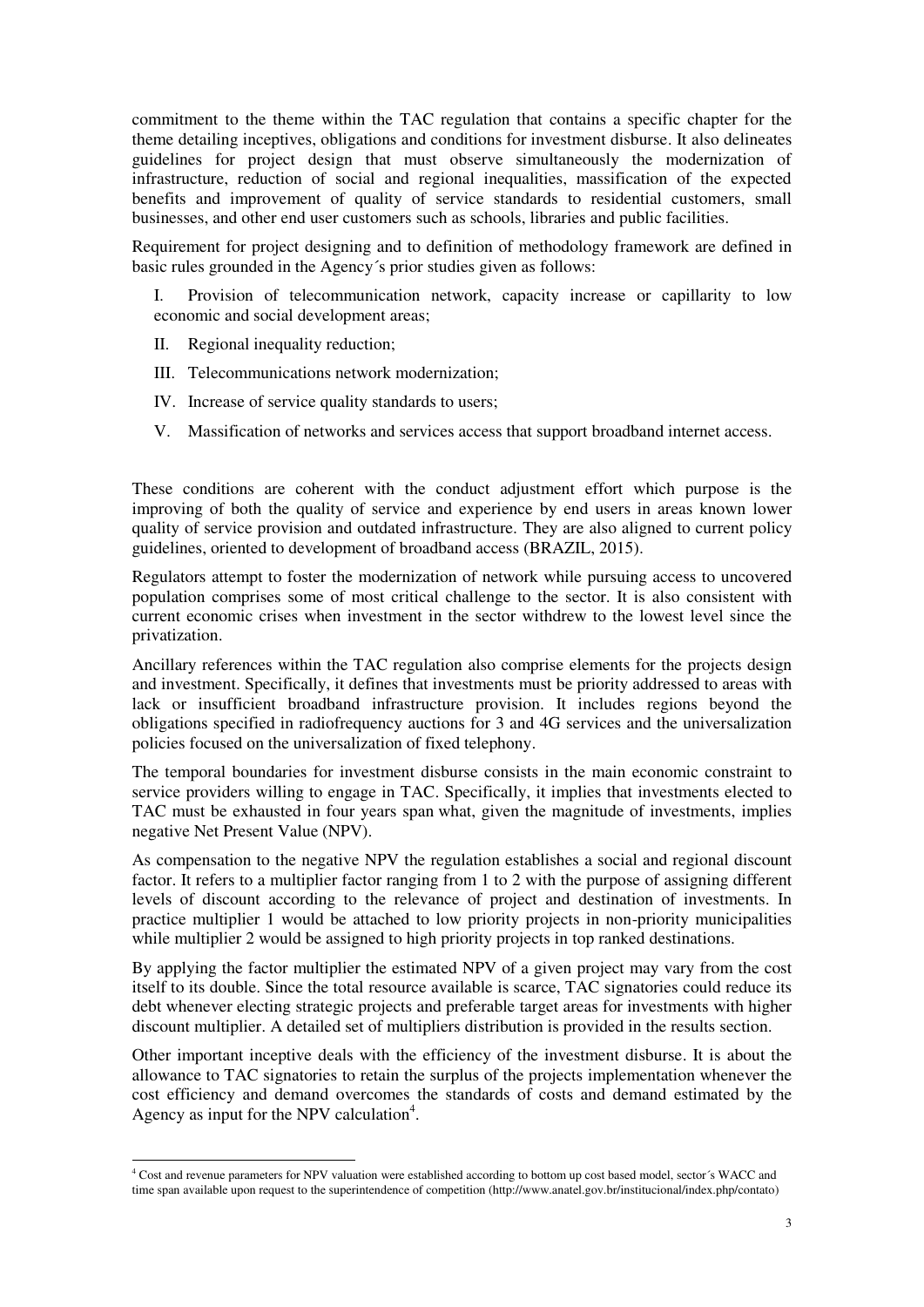### **2.1. Priority projects**

Regarding the project design a shortlist was chosen out of structured discussion with several interest groups. Fundamentally, discussions led to supplementary technical assumptions to maximize the benefits of the investments and to suit the projects to the agency oversight capacity. It deals with the compatibility of the project proposal to current network architecture, the priority of optical fiber over other alternative infrastructure deployed for broadband internet, spectrum optimization and the phase out of 2G mobile technology.

Therefore, selected priority projects are (a) transport infrastructure provided in optical fiber from the target locality to the nearby available backbone<sup>5</sup> and (b) provision of  $\overline{3}G$  and  $4G$ services in municipalities without this service availability<sup>6</sup>. This set of strategic projects was elected as the fundamental infrastructure for broadband internet access, necessary to reach the under-served population allowing them to effectively engage in the modern communication era.

Focusing on development and availability of optical fiber is a fair recognition that broadband internet is the most important platform for innovation, free flow of knowledge, competition and economic growth in Brazil. It also reinforces the importance of mobile telephony and data use provided by 3G and 4G as immediate substitutes of wireline based services.

This shortlist is not exhaustive and is only meant to beforehand set priority projects that would ultimately allow expedite transaction. Hence, service providers willing to subscribe to TAC may come out with their own project proposals that must be submitted to the agency scrutiny in order to evaluate its eligibility respecting the conditions established in the TAC regulation.

### **2.2. Clustering procedure and the definition of priority areas for investment**

The setting up of the clustering analysis and ranking of priority target areas for investment allocation was developed in three steps. First and foremost all 5,565 municipalities were characterized according to relevant and non-redundant socio-economic variables<sup>7</sup> that better approximate the conditions expressed in the regulation. Selected proxies are the availability of optical fiber, competition in broadband internet provision<sup>8</sup>, the Human Development Index (HDI), revenue per capita<sup>9</sup>, population density and distance between municipalities with and without optical fiber $10$ .

Since the presence of infrastructure is a basin condition for both the improvement of broadband internet speed and the proper development of other strategic projects, the database was split up into those with and without availability of optical fiber. This decision owes to easing of computation and for the sake of simplicity to expose the project to the board of decision makers. The two subsets were analyzed separately using the same parameter settings.

<sup>&</sup>lt;sup>5</sup> It also includes investments turned to shortening of fiber to the Curb (FTTC) in substitution to legacy copper network.

<sup>&</sup>lt;sup>6</sup> Selected projects come out of a long list after extensive discussion with experts from the Agency and telecommunications service providers. The full set of considered projects and notes on the underlying discussion are available upon request.<br><sup>7</sup> The decision for the selected veriphles comes out of a long list of notatiel veriphles related to the na

The decision for the selected variables comes out of a long list of potential variables related to the nature of the problem. The short-list refers those variables that displayed low degree of collinearity between them following lessons by Dolnicar and Grün (2009) on the theme of deciding the Clustering Variables.

<sup>&</sup>lt;sup>8</sup> Herfindahl-Hirschman Index (HHI) is the competition proxy input considered for clustering process.

<sup>&</sup>lt;sup>9</sup> Dataset were normalized by log ratio.

<sup>&</sup>lt;sup>10</sup> O logaritmo da menor distância euclidiana entre municípios com e sem fibra. A distância entre municípios com e sem fibra foi utilizada apenas para o grupo de *clusters* sem fibra.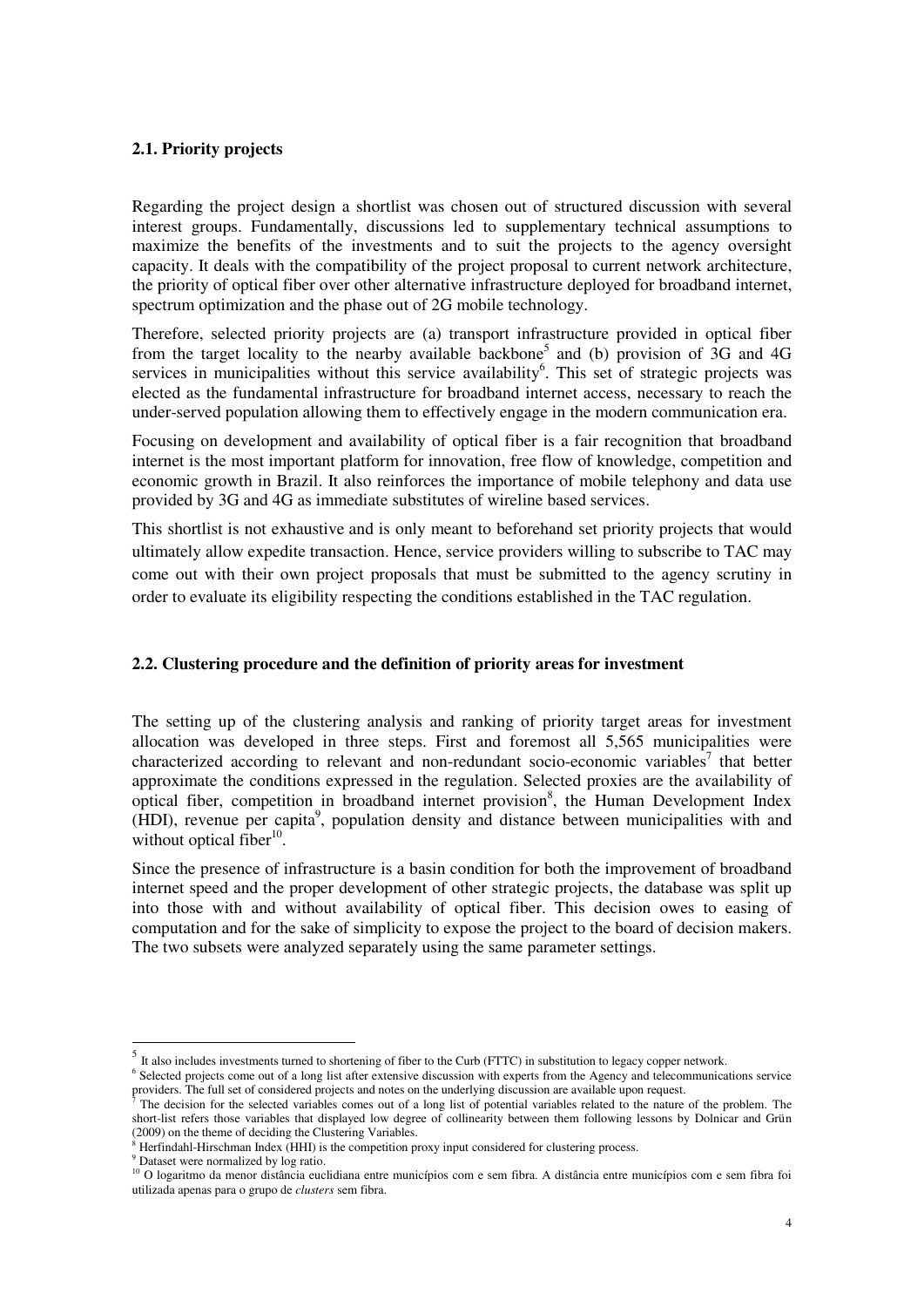After characterizing all municipalities they were submitted to clustering procedure using a nonhierarchical method known as k-means (Macqueen, 1967). This method allows for partitioning the 5,565 municipalities into pre-defined number of K clusters.

The k-means algorithm uses the within-cluster variation as a measure to form homogenous clusters. Particularly, this procedure aims at segmenting the data in order to minimize the within-cluster variation (Milligan and Cooper, 1985).

Since the characteristics of the method allow pre-assigning the number of clusters it is expected that not all observations will naturally fit to the clusters immediately. Thus, the k-mean method uses a multi-iterative algorithm until all the observations get associated to the closest cluster (Bussab, 1990). It basically consists in assessing the (squared) distance from each observation to the center of the associated cluster. If the reallocation of an object to another cluster decreases the within-cluster variation, this object is reassigned to that cluster.

For the purpose of this study the clusters were set to five. Authors' judgment about the number of clusters included a close exam on the frequency distribution among clusters what would ultimately allow TAC signatories to expand their possibilities of project choice.

Based on the pre-defined number of clusters the algorithm randomly selects a center for each cluster. For the purpose of setting the distances from the cluster centers to every single object it was employed the Euclidian Distance Method. It refers to a geometrical measure in the multidimensional space between the center of a cluster  $X=[x_1,x_2,...,x_p]$  and municipality  $Y=[y_1,y_2,...,y_p]$  computed as follows:

(equation 1)

$$
d_{xy} = \sqrt{(x_1 - y_1)^2 + (x_2 - y_2)^2 + \dots + (x_p - y_p)^2} = \sqrt{\sum_{i=1}^p (x_i - y_i)^2}
$$

Initial reference for defining cluster centroid follows the definition of what is conventionally called initial partition of the elements, or initial seed (Dubes and Jain, 1979). The initial seed refers to the mean values of the municipalities contained in the cluster regarding each of the selected variables. Each municipality is then assigned to closest cluster center.

Due to the multi-iterative algorithm the municipalities affiliation to one of the five clusters may change in the course of the clustering process following the objective of minimizing the withincluster variation. For computing purpose it was done with the SAS Enterprise Guide, version  $7.1<sup>11</sup>$ . Computed outcomes of the clustering procedure are summarized in the following tables 1 and 2.

| Cluster | Frequency | RMS Std.<br>Deviation | <b>Maximum Distance</b><br>from Seed<br>to Observation | Nearest<br><b>Cluster</b> | Distance Between<br>Cluster Centroids |
|---------|-----------|-----------------------|--------------------------------------------------------|---------------------------|---------------------------------------|
|         | 1.001     | 0.4624                | 1.7528                                                 |                           | 1.1732                                |
|         | 864       | 0.4056                | 2.6996                                                 |                           | 1.1732                                |
|         | 112       | 0.5981                | 2.6871                                                 |                           | 2.5424                                |
|         | 160       | 0.4442                | 1.9149                                                 |                           | 2.0192                                |
|         | 550       | 0 5339                | 2.6732                                                 |                           | 1.4633                                |

**Table 1: Clusters summary of municipalities with optical fiber availability** 

Note: 2687 municipalities have availability of optical fiber.

**Table 2: Clusters summary of municipalities without optical fiber availability**

 $11$  The SAS program for clustering procedure is available upon request.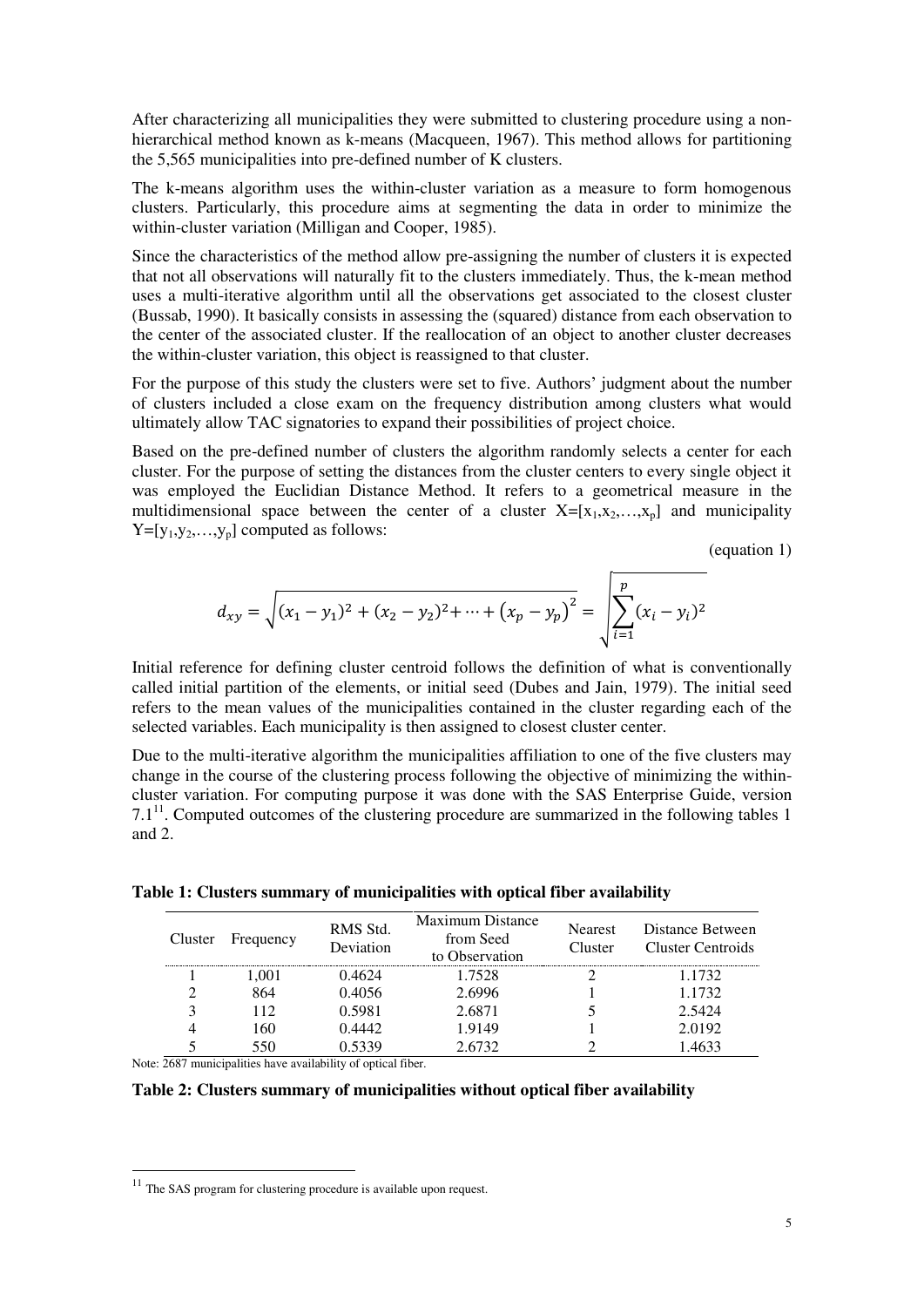| Cluster | Frequency | RMS Std.<br>Deviation | Maximum Distance<br>from Seed<br>to Observation | <b>Nearest</b><br>Cluster | Distance Between<br>Cluster Centroids |
|---------|-----------|-----------------------|-------------------------------------------------|---------------------------|---------------------------------------|
|         | 229       | 0.2646                | 0.9610                                          |                           | 1.5815                                |
|         | 987       | 0.2793                | 0.9605                                          |                           | 1.3096                                |
|         | 212       | 0.2120                | 0.8318                                          |                           | 1.3940                                |
|         | .429      | 0.2518                | 0.8416                                          |                           | 1.3096                                |
|         |           |                       | 0.8522.                                         |                           | 1.5815                                |

Note: 2,878 municipalities do not have availability of optical fiber.

As expected, each cluster varies in frequency, depicting the diversity of the municipalities in Brazil. The root mean square standard deviation (RMS) measures the imperfection of the fit of estimator around the data. Higher values imply lower spread in the values around the regression line. By its turn the distance between cluster centroids is a distance reference that represents how distant the clusters are separated. Shorter average distances imply that the clusters are closely connected. These tests confirm the stability of the clustering models with a slightly better outcome for the clusters of municipalities without optical fiber availability.

Following step was to rank the clusters from higher to lower priority. Ranking was based on a two-step procedure that started by ranking individual variables within each cluster according to the average values per cluster. References for higher rank are lower HDI, higher population density, closer average distance from the center of the municipality to the nearby available optical fiber, higher average income and lower level of competition. Second step consisted in compiling the priority for all clusters considering the position of ranked variables. It implies that clusters with higher number of top ranked variables will be set as higher priority. The score assigned to HDI was assumed as tiebreaker criteria.

The choice for closer available infrastructure as higher score in the ranking procedure is justified by its natural extension of the available infrastructure. It represents a relevant aspect for potential TAC candidates since it respects the natural extension of infrastructure in compliance with technical particularities of available network.

The combined use of cluster analysis and ranking technique is a distinctive aspect of this proposal. The main competing schema was framed fundamentally on HDI ranking, with the single lower HDI municipality ranked with the maximum discount multiplier and so on.

Considering the economic conditions of these localities this would naturally reduce the attractiveness TAC signatory to go for projects due to the lower inceptives once a large parcel of the resources would be addressed to areas without economic attractiveness with a significant cost. The purpose of the TAC regulation would also be jeopardized under these circumstances given that localities with lower HDI are also those with lower population density.

In economic terms it is also against the expectation of efficient allocation since the municipalities with lowest HDI are located far distant from nearby available optical fiber network what leads to higher marginal cost for infrastructure development. A simulation of this evidence, exemplified by the cost of carrying optical fiber to farther localities, is summarized as follows.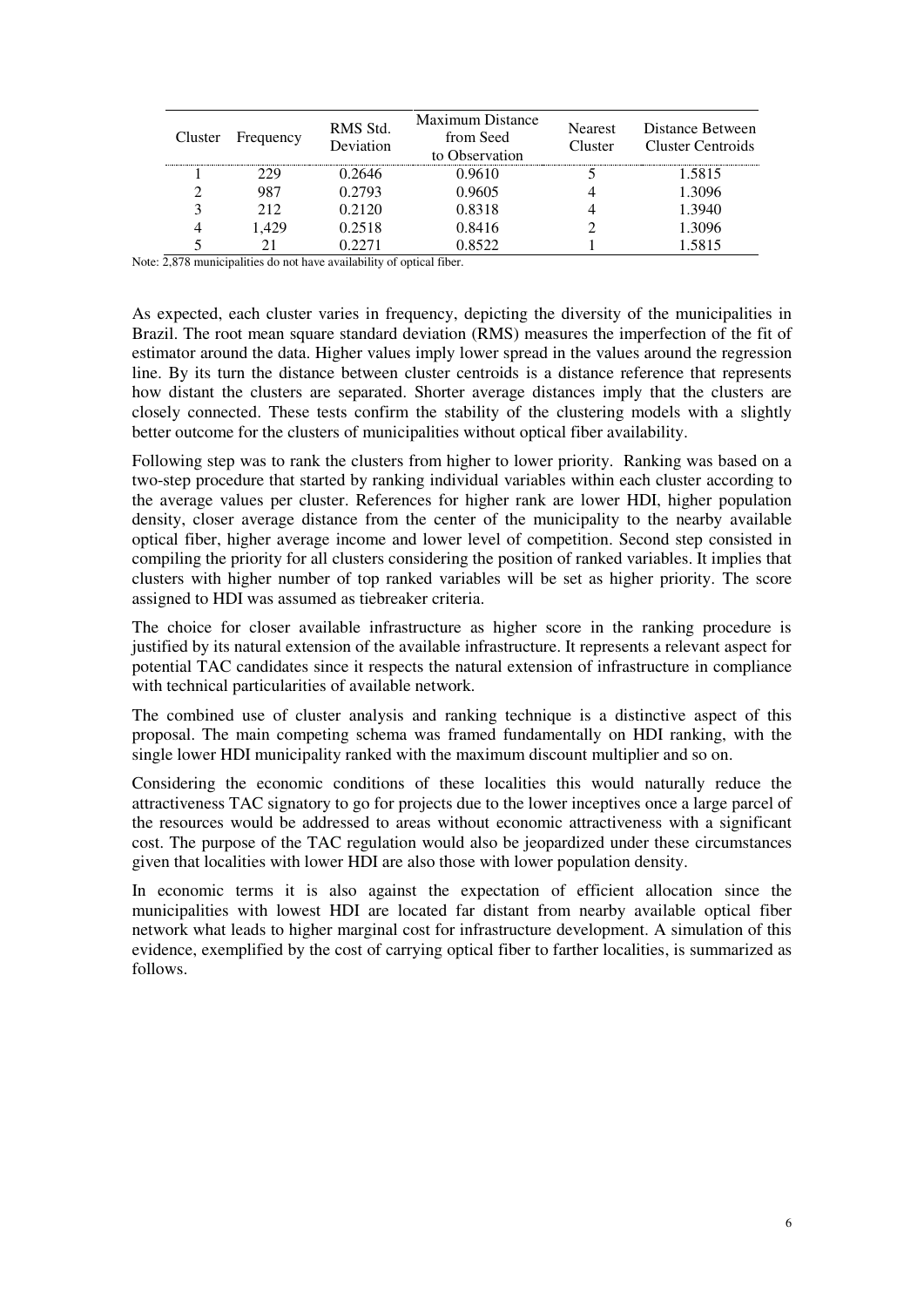**Figure 1: Average NPV for optical fiber Project in municipalities located from 10 to 100km of the nearby available optical fiber network (simulation)<sup>12</sup>**



Notes: Values in 2015 Brazilian Real (R\$) were estimated according to expected demand and cost projections carried out by the technical body of the agency based on bottom up cost based model parameters.

Figure 1 shows the financial effort associated to the provision of optical fiber to localities outside the range of natural network expansion – an infrastructure which investment amortization requires intensive usage  $-$  in municipalities located from 10 to 100 km of the nearby available optical fiber network. For 100 km distance the cost for fiber provision is seven times higher than municipalities 10 km away of it. By the other hand the provision of fiber to closer municipalities cover, in average, 270 times more people than those 100 km far. Similar exercises for other strategic projects returns equivalent cost-benefit pattern.

It implies that few municipalities far from nearby available optical fiber would exhaust substantially more resources than others closed to optical fiber networks what would resume the whole TAC resources into few projects in isolated localities. Furthermore it would jeopardize the expectation for access massification, a fundamental condition of the TAC regulation.

The dilemma between massification and the haunting desire of some interest groups to focus on infrastructure universalization was taken as the major challenge for the present proposal. With this in mind it was fundamental to clarify that the attempt to TAC resources allocation does not confound with those of universalization policy which targets the entire population according to specific flow of universalization fund disburse and middle to long term implementation schedule.

Within the present proposal the clusters of municipalities allowed to balance a broader frequency of municipalities with similar levels of HDI but also considering incentives to attract investments, including the capacity of consuming, demographic density and levels of competition. Ultimately this choice permits maximizing the limited resources available while increasing the stimulus for service providers under the TAC condition.

Furthermore the choice for a multidimensional approach complies both to the guidelines and inceptives in order to induce TAC subscribers to choose the allocation of resources with priority projects *in lieu* of direct discount on the bill. It also dramatically increased the number of target municipalities assigned with higher discount multiplier, a characteristic absent in the main alternative proposals.

<sup>&</sup>lt;sup>12</sup> Data and Program available upon request.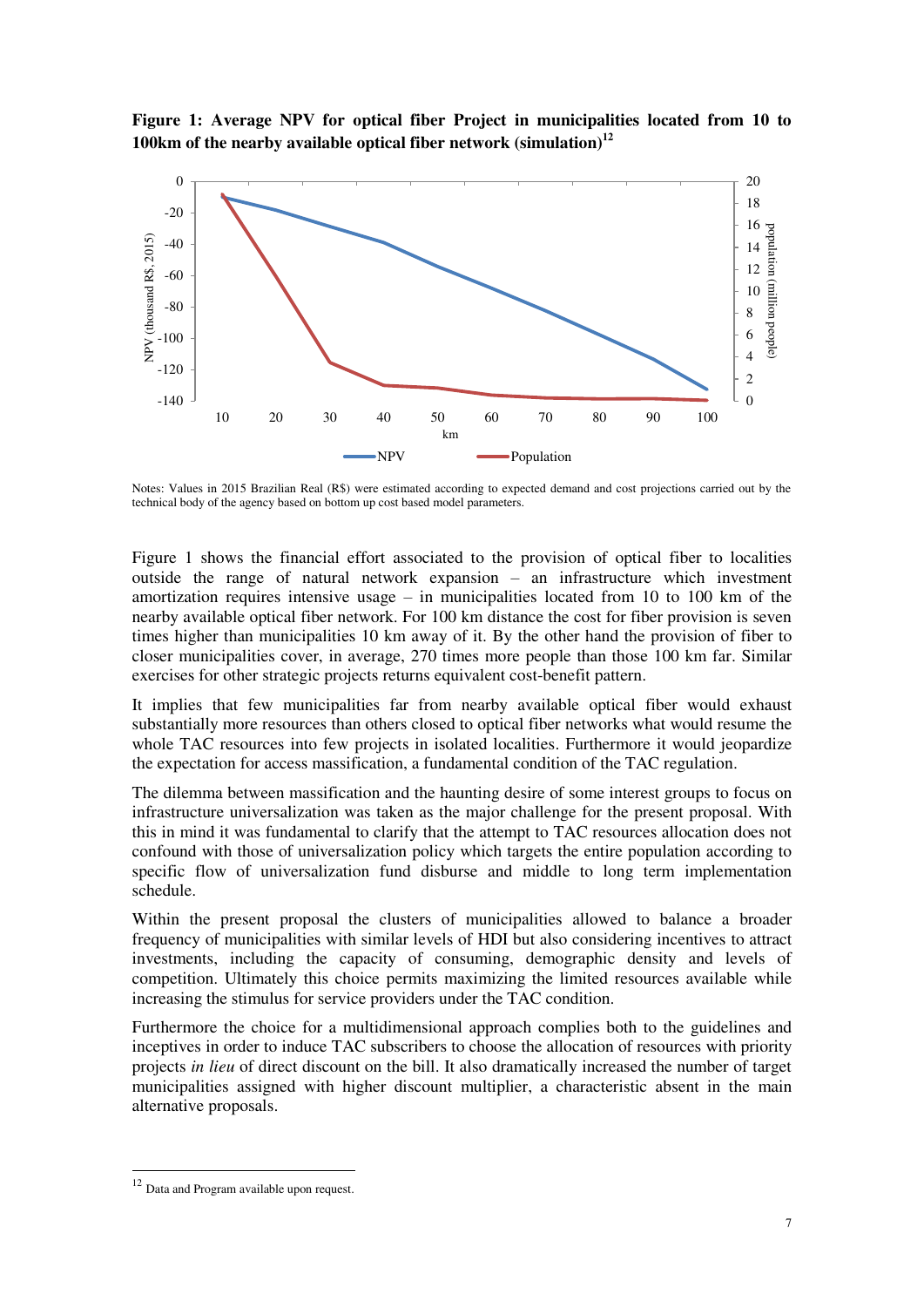Third and final step of the methodology consisted in assigning the social and regional discount multiplier to each and all clusters. The multiplier factor ranges from 1 to 2 according to lower to higher priority cluster.

For the ranking process variables average were ranked according to the relevance defined within the regulation. Therefore, lower HDI, higher demographic density, closer distance to lighted optical fiber and higher income per capita were assigned with higher scores. Thus, clusters with higher scores were set with top priority and vice versa.

To be effective this proposal must allow each TAC signatory to freely choose the set of strategic projects and target municipalities that better fit its business plan and network architecture.

## **3. Database**

Database considered in this study is arranged in cross-sectional structure of 6 variables for the year 2014<sup>13</sup>. Economic and social references were all obtained from the Census Bureau (IBGE, 2016) while references for competition and network availability are from Anatel (ANATEL,  $2016$ <sup>14</sup>. Following Tables 3 and 4 introduce the summary statistics for each dataset considered in the clustering procedure.

| Table 3: Summary statistics of database of municipalities with optical fiber availability |  |  |  |
|-------------------------------------------------------------------------------------------|--|--|--|
|                                                                                           |  |  |  |

| Variable-                 | Unit        | Mean      | Std. Dev.   | Minimum | Maximum       |
|---------------------------|-------------|-----------|-------------|---------|---------------|
| <b>HDI</b>                | $0 - 1$     | 0.70      | 0.06        | 0.47    | 0.86          |
| <b>Population Density</b> | Pop/ $km^2$ | 209.04    | 864.76      | 0.42    | 13,409.68     |
| GDP per capita (R\$) 2012 | $GDP$ /pop  | 18,888.67 | 18,202.78   | 3280.65 | 285,619.15    |
| Population                | Pop         | 61.877.85 | 3.081.32.38 | 836.00  | 11,967,825.00 |
| Level of Competition      | $1-5$       | 2.95      | 0.30        | 1.00    | 4.00          |

Notes: Summary statistics for all 5,665 municipalities considered in the study.

The summary statistics presented in tables 3 and 4 indicate that municipalities with available optical fiber exhibits higher average socio-economic performance compared to those without fiber. The same applies to competition in internet service provision, income and population density.

|  |  |  |  | Table 4: Summary statistics of database of municipalities without optical fiber availability |
|--|--|--|--|----------------------------------------------------------------------------------------------|
|  |  |  |  |                                                                                              |

| Variable                                 | Unit        | Mean      | Std. Dev. | Minimum  | Maximum    |
|------------------------------------------|-------------|-----------|-----------|----------|------------|
| <b>HDI</b>                               | $0-1$       | 0.62      | 0.06      | 0.42     | 0.79       |
| <b>Population Density</b>                | Pop/ $km^2$ | 29.37     | 36.34     | 0.10     | 373.22     |
| GDP per capita (R\$) 2012                | GDP/pop     | 11,165.46 | 14.139.08 | 2.720.32 | 511,967.24 |
| Population                               | Pop         | 13,263.17 | 13.799.85 | 818.00   | 153,918.00 |
| Level of Competition                     | $1-5$       | 3.66      | 0.47      | 3.00     | 4.00       |
| Distance to nearby Optical Fiber network | km          | 13.47     | 17.27     | 0.33     | 212.68     |

Notes: For the HDI it was considered the last available references provided by the Census Bureau for 2010.

Despite the differences datasets provide, figure for average distance from the municipalities without optical fiber reveal how close, in average, they are. Results imply that majority of uncovered municipalities are located closer to available optical fiber.

<sup>&</sup>lt;sup>13</sup> For the HDI it was considered that last available references provided by the Census Bureau for 2010.

<sup>&</sup>lt;sup>14</sup> Data and Program available upon request.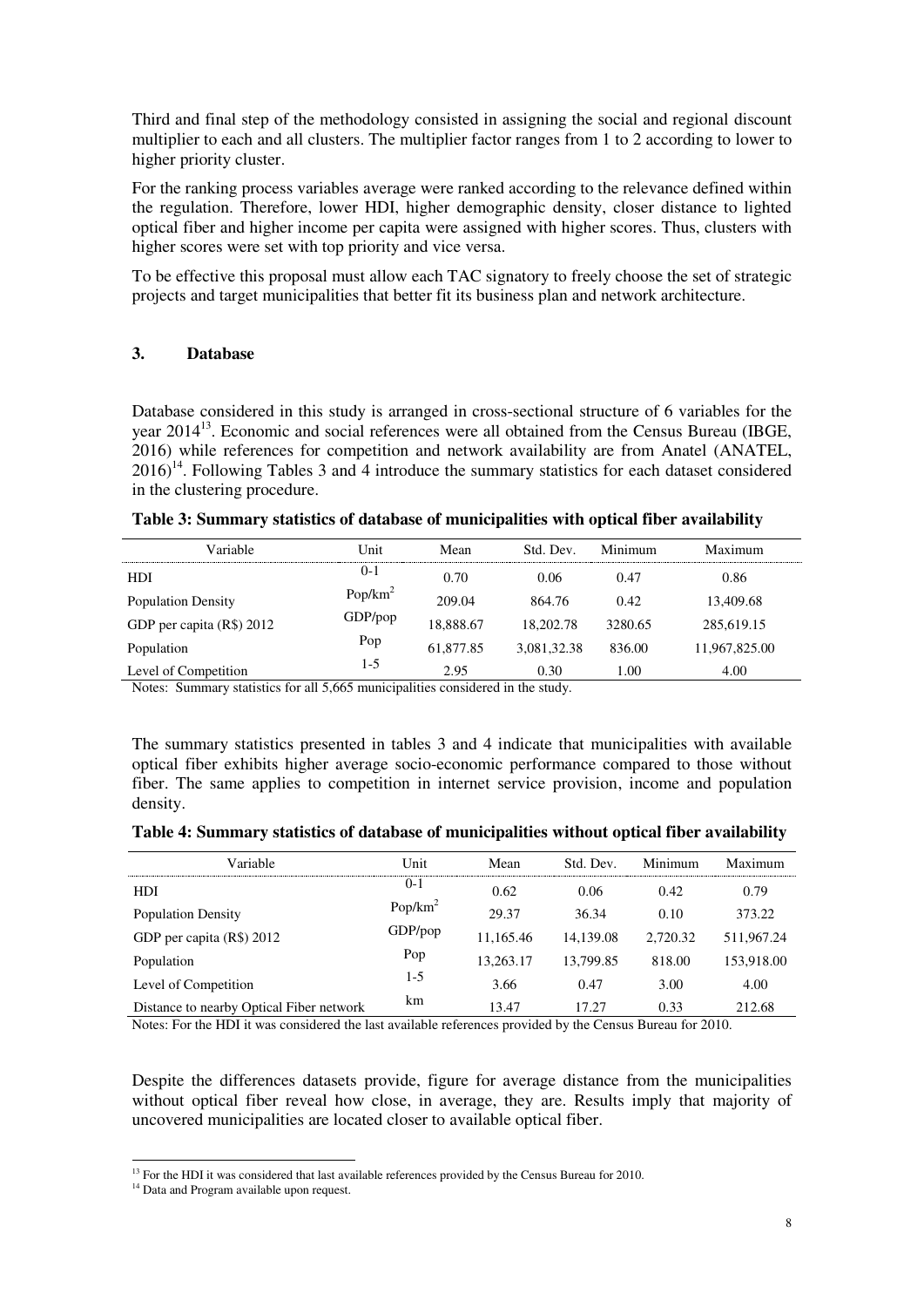### **4. Results**

Following tables 5 and 6 summarize the key characteristics of the clusters. Table 5 deals with the dataset of municipalities with optical fiber already available, while Table 6 displays the statistics for clusters of municipalities without availability of optical fiber.

| Cluster        | Munic. | Variable                  | Mean       | Std. Dev.    | Minimum  | Maximum       |
|----------------|--------|---------------------------|------------|--------------|----------|---------------|
| 1              | 1,001  | HDI                       | 0.67       | 0.06         | 0.47     | 0.81          |
|                |        | <b>Population Density</b> | 20.16      | 11.50        | 3.70     | 66.30         |
|                |        | GDP per capita (R\$) 2012 | 13,186.71  | 7,176.30     | 3,280.65 | 57, 513. 15   |
|                |        | Population                | 18,421.59  | 28,777.44    | 1,098.00 | 502,748.00    |
|                |        | Level of Competition      | 3.02       | 0.15         | 3.00     | 4.00          |
| $\mathbf{2}$   | 864    | HDI                       | 0.73       | 0.04         | 0.55     | 0.83          |
|                |        | <b>Population Density</b> | 53.47      | 26.17        | 13.48    | 182.24        |
|                |        | GDP per capita (R\$) 2012 | 24,154.68  | 23,001.01    | 5,745.33 | 270,512.88    |
|                |        | Population                | 29,128.19  | 51,776.77    | 1,556.00 | 853,622.00    |
|                |        | Level of Competition      | 2.98       | 0.19         | 1.00     | 4.00          |
| 3              | 112    | HDI                       | 0.76       | 0.04         | 0.62     | 0.86          |
|                |        | <b>Population Density</b> | 3,219.86   | 2,863.78     | 576.20   | 13,409.68     |
|                |        | GDP per capita (R\$) 2012 | 31,436.71  | 34,048.01    | 6,343.95 | 285,619.15    |
|                |        | Population                | 606,922.85 | 1,331,271.58 | 8,429.00 | 11,967,825.00 |
|                |        | Level of Competition      | 2.41       | 0.69         | $1.00\,$ | 3.00          |
| $\overline{4}$ | 160    | HDI                       | 0.67       | 0.04         | 0.54     | 0.76          |
|                |        | <b>Population Density</b> | 2.77       | 1.37         | 0.42     | 7.02          |
|                |        | GDP per capita (R\$) 2012 | 21,736.33  | 18,692.11    | 6,492.91 | 167,736.94    |
|                |        | Population                | 15,167.09  | 18,162.35    | 836.00   | 108,656.00    |
|                |        | Level of Competition      | 3.07       | 0.25         | 3.00     | 4.00          |
| 5              | 550    | HDI                       | 0.70       | 0.07         | 0.54     | 0.85          |
|                |        | <b>Population Density</b> | 244.08     | 181.83       | 65.78    | 1,189.40      |
|                |        | GDP per capita (R\$) 2012 | 17,610.15  | 14,867.24    | 3,670.34 | 174,372.58    |
|                |        | Population                | 95,012.57  | 181,392.32   | 3,139.00 | 2,914,830.00  |
|                |        | Level of Competition      | 2.87       | 0.39         | 1.00     | 4.00          |

**Table 5: Clusters of municipalities already attended with optical fiber availability** 

Again, it is noticeable a strong correlation between competition and economic and social performance. Such condition is compatible with the economic appeal that drives service providers to invest in certain regions rather than others.

However, a close exam of following table 6 reveals the existence of clusters that despite their relatively lower economic attractiveness are closer enough to those listed in table 5 above. Thus, the effort to cover a broader region with optical fiber, focusing on certain clusters of Table 6 figures as a feasible choice for service providers given the incentives provided by the TAC Regulation. Focusing in these clusters have a crucial importance to narrow the divide between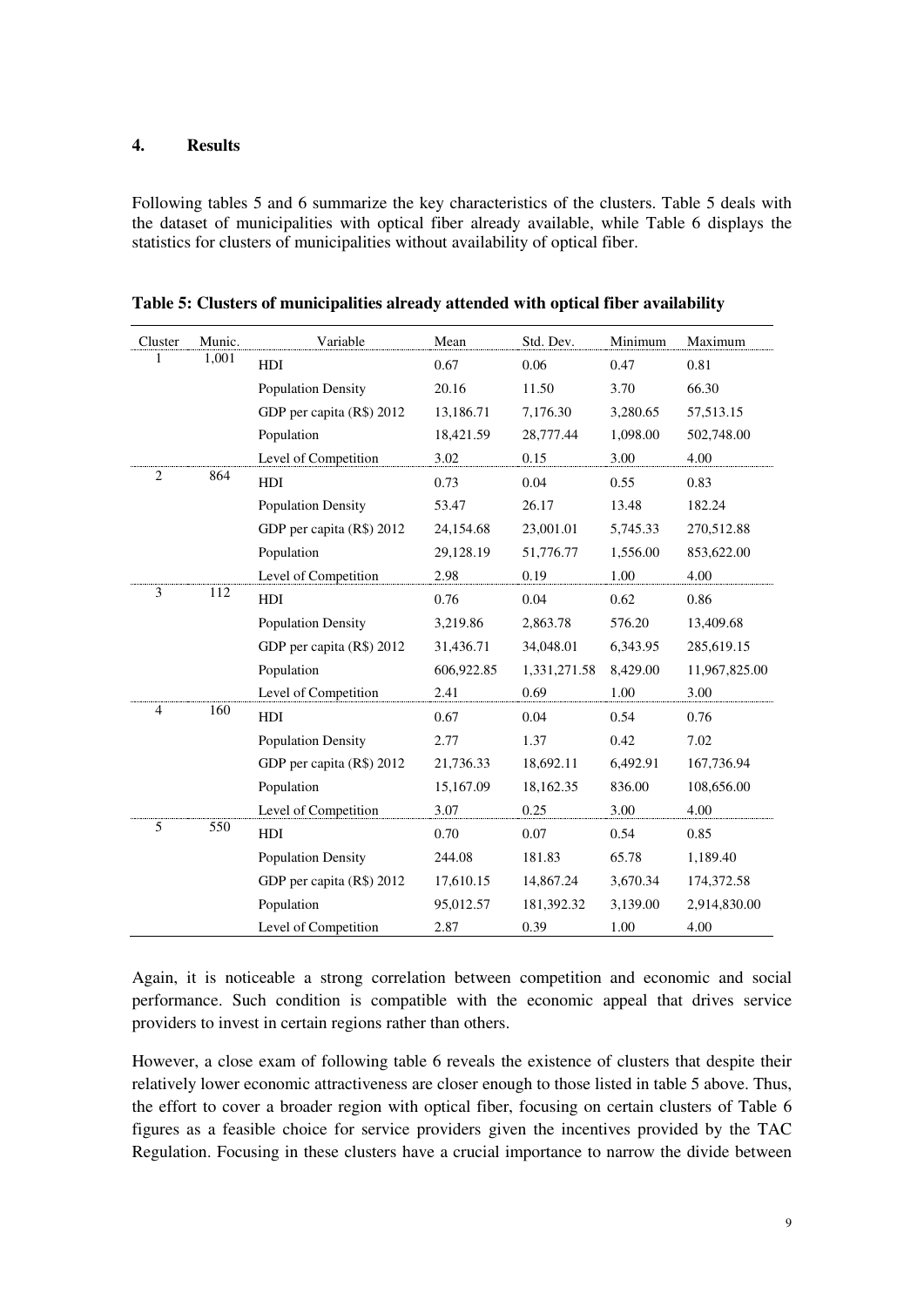populations that have access to advanced digital services and those that do not, to reduce the social inequalities and ultimately maximizing the available resources.

| Cluster        | Munic. | Variable                                | Mean      | Std. Dev. | Minimum  | Maximum    |
|----------------|--------|-----------------------------------------|-----------|-----------|----------|------------|
| 1              | 229    | HDI                                     | 0.61      | 0.06      | 0.44     | 0.74       |
|                |        | <b>Population Density</b>               | 1.73      | 0.66      | 0.48     | 2.88       |
|                |        | GDP per capita (R\$) 2012               | 16,454.54 | 16,114.00 | 3,222.53 | 142,974.33 |
|                |        | Population                              | 12,572.13 | 14,387.41 | 818.00   | 116,186.00 |
|                |        | Level of Competition                    | 3.68      | 0.47      | 3.00     | 4.00       |
|                |        | Distance to nearby Optical Fiber        | 32.90     | 34.07     | 0.39     | 181.89     |
| $\overline{2}$ | 987    | HDI                                     | 0.63      | 0.06      | 0.42     | 0.79       |
|                |        | <b>Population Density</b>               | 9.03      | 3.71      | 2.90     | 15.84      |
|                |        | GDP per capita (R\$) 2012               | 12,229.86 | 11,634.89 | 2,720.32 | 107,164.39 |
|                |        | Population                              | 11,209.77 | 12,100.64 | 1,217.00 | 98,231.00  |
|                |        | Level of Competition                    | 3.69      | 0.46      | 3.00     | 4.00       |
|                |        | Distance to nearby Optical Fiber        | 15.92     | 14.65     | 0.33     | 117.27     |
| 3              | 212    | <b>HDI</b>                              | 0.61      | 0.05      | 0.51     | 0.79       |
|                |        | <b>Population Density</b>               | 130.77    | 55.59     | 77.94    | 373.22     |
|                |        | GDP per capita (R\$) 2012               | 7,955.81  | 6,086.58  | 3,199.11 | 60,883.74  |
|                |        | Population                              | 21,676.81 | 20,064.78 | 2,930.00 | 150,431.00 |
|                |        | Level of Competition                    | 3.60      | 0.49      | 3.00     | 4.00       |
|                |        | Distance to nearby Optical Fiber        | 6.60      | 7.90      | 0.74     | 104.86     |
| $\overline{4}$ | 1,429  | HDI                                     | 0.63      | 0.06      | 0.48     | 0.77       |
|                |        | <b>Population Density</b>               | 33.23     | 15.22     | 15.90    | 77.56      |
|                |        | GDP per capita (R\$) 2012               | 9,995.42  | 15,799.94 | 2,727.16 | 511,967.24 |
|                |        | Population                              | 13,522.44 | 13,220.42 | 1,104.00 | 153,918.00 |
|                |        | Level of Competition                    | 3.63      | 0.48      | 3.00     | 4.00       |
|                |        | <b>Distance to nearby Optical Fiber</b> | 8.71      | 7.19      | 0.39     | 121.91     |
| $\overline{5}$ | 21     | HDI                                     | 0.57      | 0.08      | 0.45     | 0.68       |
|                |        | <b>Population Density</b>               | 0.35      | 0.10      | 0.10     | 0.46       |
|                |        | GDP per capita (R\$) 2012               | 15,483.16 | 17,488.22 | 4,399.71 | 79,590.81  |
|                |        | Population                              | 14,728.57 | 10,864.43 | 2,284.00 | 43,094.00  |
|                |        | Level of Competition                    | 3.90      | 0.30      | 3.00     | 4.00       |
|                |        | Distance to nearby Optical Fiber        | 79.69     | 58.34     | 15.03    | 212.68     |

**Table 6: Clusters of municipalities without optical fiber availability** 

Grounded on the characteristics of clusters for each dataset it is possible to categorize them according to the priority scores. Tables 7 and 8 provide the average characteristics of each cluster for both dataset with and without optical fiber availability and their respective position in the priority rank.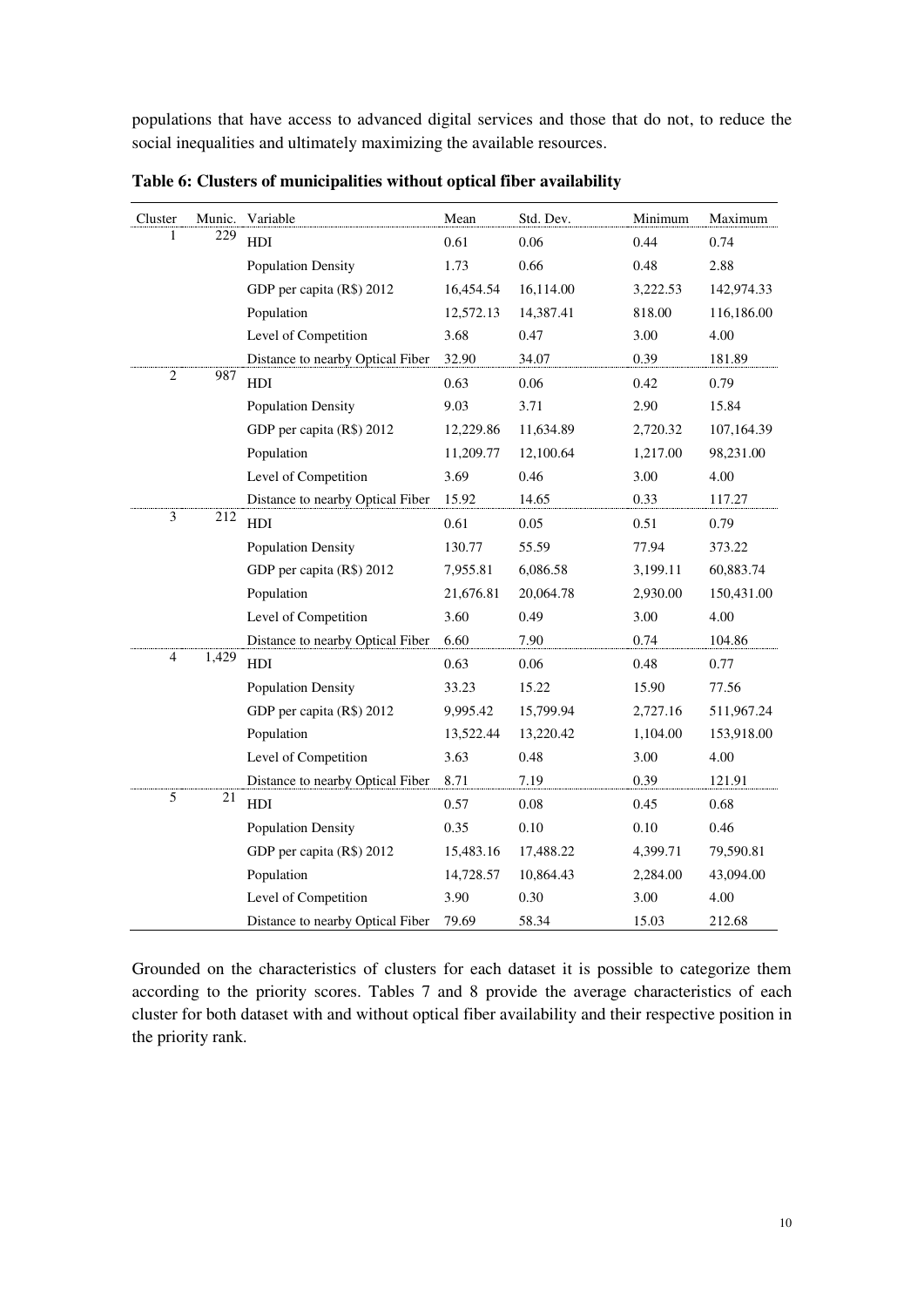| Cluster | <b>HDI</b> | Demographic<br>Density | GDP Per<br>capita (R\$) | Level of Internet<br>Competition | Municipalities | Priority    |
|---------|------------|------------------------|-------------------------|----------------------------------|----------------|-------------|
|         | 0.67       | 20.16                  | 13,186.71               | 3.02                             | 1,001          | $2^{\circ}$ |
| 2       | 0.73       | 53.47                  | 24,154.68               | 2.98                             | 864            | $3^{\circ}$ |
| 3       | 0.76       | 3.219.86               | 31.436.71               | 2.41                             | 112            | $5^{\circ}$ |
| 4       | 0.67       | 2.77                   | 21,736.33               | 3.07                             | 160            | $4^\circ$   |
|         | 0.70       | 244.08                 | 17,610.15               | 2.87                             | 550            | $1^{\circ}$ |

**Table 7: Ranking of Clusters of municipalities with optical fiber availability** 

| Cluster | <b>HDI</b> | Population<br>Density | GDP Per<br>capita $(R$)$ | Level of<br>Internet<br>Competition | Municipalities | Distance to<br>Fiber (km) | Priority    |
|---------|------------|-----------------------|--------------------------|-------------------------------------|----------------|---------------------------|-------------|
|         | 0.60       | 3.41                  | 9.540.25                 | 3.77                                | 442            | 30.87                     | 5°          |
|         | 0.67       | 2.44                  | 34,542.23                | 3.56                                | 107            | 20.15                     | $4^\circ$   |
| 3       | 0.71       | 15.37                 | 37,595.34                | 3.23                                | 164            | 6.81                      | $3^{\circ}$ |
| 4       | 0.62       | 85.13                 | 9,020.74                 | 3.60                                | 543            | 6.88                      | 10          |
|         | 0.62       | 20.96                 | 8.111.89                 | 3.69                                | 1,622          | 11.16                     | $2^{\circ}$ |

Taking together the top priority clusters of the two dataset cover 1,093 municipalities, with average yearly revenue per capita of R\$13,300, above average demographic density and below average competition level. This area corresponds to municipalities without proper service provision but with potential consumption capacity to the added value services provided over optical fiber based infrastructure.

Finally, tables 9 and 10 describe the final proposal of discount factor for clusters of municipalities with and without availability of optical fiber, respectively.

|      | Coefficient                  | Discount factor |
|------|------------------------------|-----------------|
|      | <i>Cluster</i> 1: Priority 2 | 0.8             |
|      | Cluster 2: Priority 3        | 0.6             |
| (i)  | Cluster 3: Priority 5        | 0.2             |
|      | <i>Cluster</i> 4: Priority 4 | 0.4             |
|      | Cluster 5: Priority 1        |                 |
| (ii) | Strategic Project            |                 |
|      | Maximum out of $(i) + (ii)$  | 1.8             |

**Table 9: Summary of the discount factor multiplier for clusters of municipalities with optical fiber availability** 

Amongst the clusters with available optical fiber, service providers would receive maximum 1.8 discount multiplier factor for developing strategic projects, except fiber, in municipalities classified in the top priority cluster. The outcome of this process is plotted over the Brazilian territory as shown in Figure 2.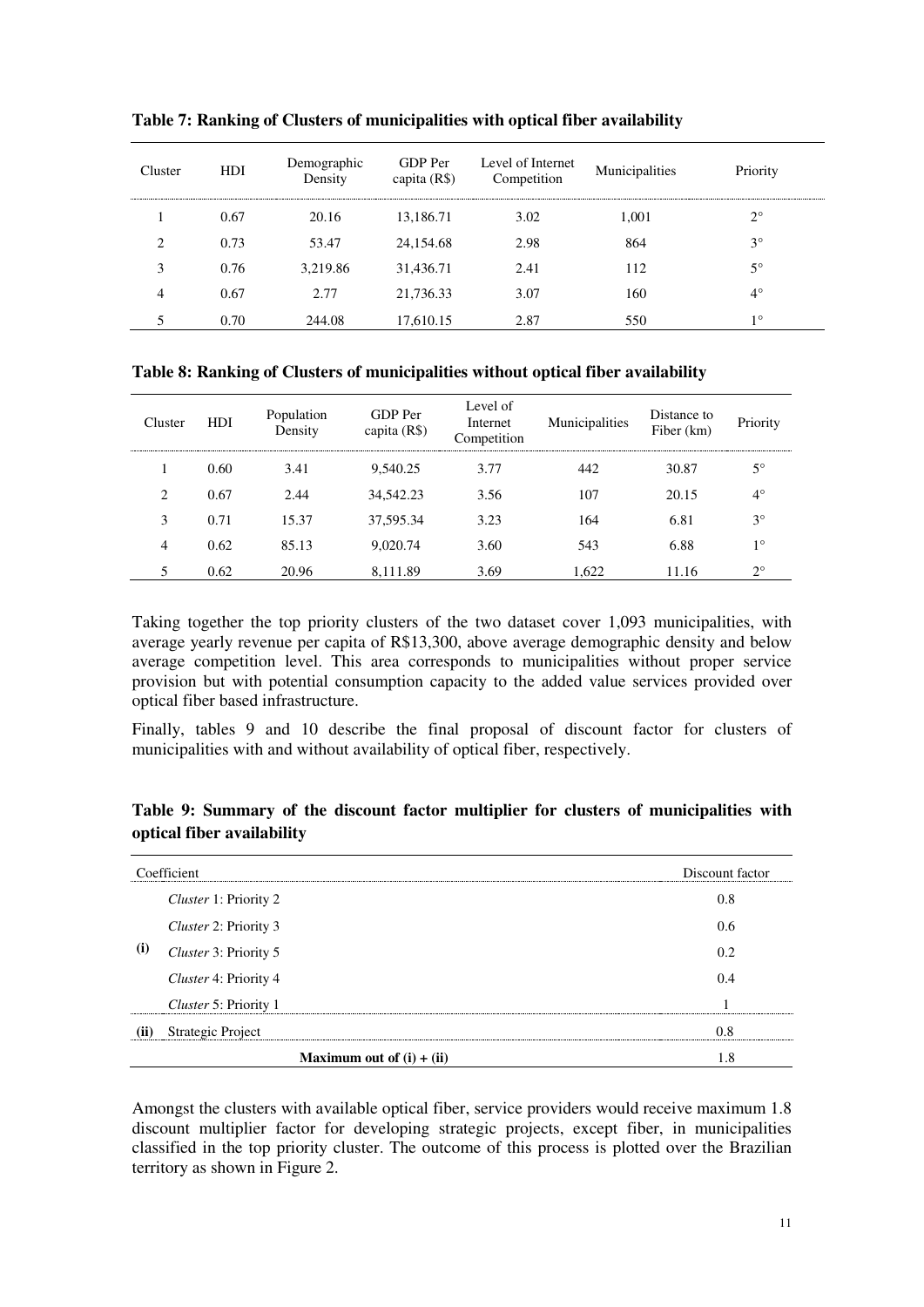**Figure 2: Municipalities classification by discount factor multiplier with optical fiber availability** 



Meanwhile table 10 summarizes the discount factor multiplier for clusters of municipalities without availability of optical fiber.

**Table 10: Summary of the discount factor multiplier for clusters of municipalities without optical fiber availability** 

| Coefficient |                                | Discount factor for optical<br>fiber project * | Discount factor for<br>strategic projects<br>except optical fiber |
|-------------|--------------------------------|------------------------------------------------|-------------------------------------------------------------------|
|             | <i>Cluster</i> 1: Priority 5   | 0.2                                            | 0.6                                                               |
| (i)         | <i>Cluster</i> 2: Priority 4   | 0.4                                            | 0.7                                                               |
|             | Cluster 3: Priority 3          | 0.6                                            | 0.8                                                               |
|             | <i>Cluster</i> 4: Priority 1   |                                                |                                                                   |
|             | <i>Cluster</i> 5: Priority 2   |                                                | n a                                                               |
|             | Choice for a strategic project |                                                | (0.4)                                                             |
|             | Maximum out of $(i) + (ii)$    |                                                | 1.4                                                               |

Notes: \* Maximum multiplier factor also applies for combined investments that include optical fiber and other strategic projects altogether.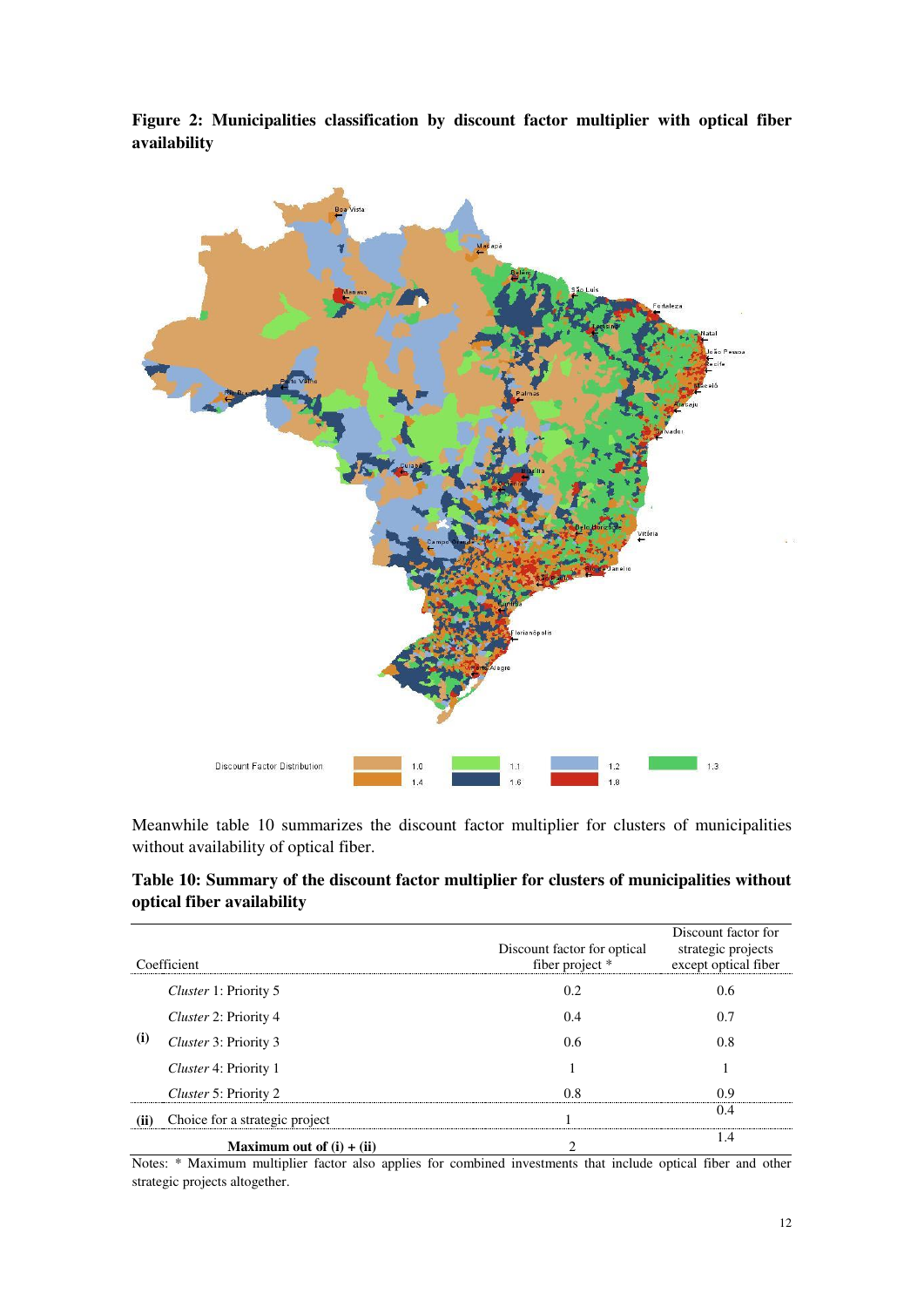For municipalities without fiber availability the maximum discount factor reaches 2. Such combination occurs whenever the TAC signatories choose to invest in optical fiber project in the top priority cluster.

The discount factor distribution follows a priority hierarchy which is headed by optical fiber investment. In this way alternative investments will not receive the top multiplier unless it is combined with optical fiber. In other words, non-fiber projects turned to municipalities without fiber provision receive lower incentive amongst the other possible combinations.

The map is again useful for the purpose of illustrating the distribution of the discount factor throughout the Brazilian territory.

# **Figure 3: Municipalities classification by discount factor multiplier without optical fiber availability**



The plot displays a concentration of higher discount factor in municipalities span in a large belt extending from north to southeast regions of the country. Detailed statistics of the outcome say that above 55.8% of the population from the lower developed north and northeast regions are located in municipalities contemplated with discount factor higher than 1.8, it corresponds to 43.7% of the municipalities of those regions. Besides that it provides a *prima facie* evidence of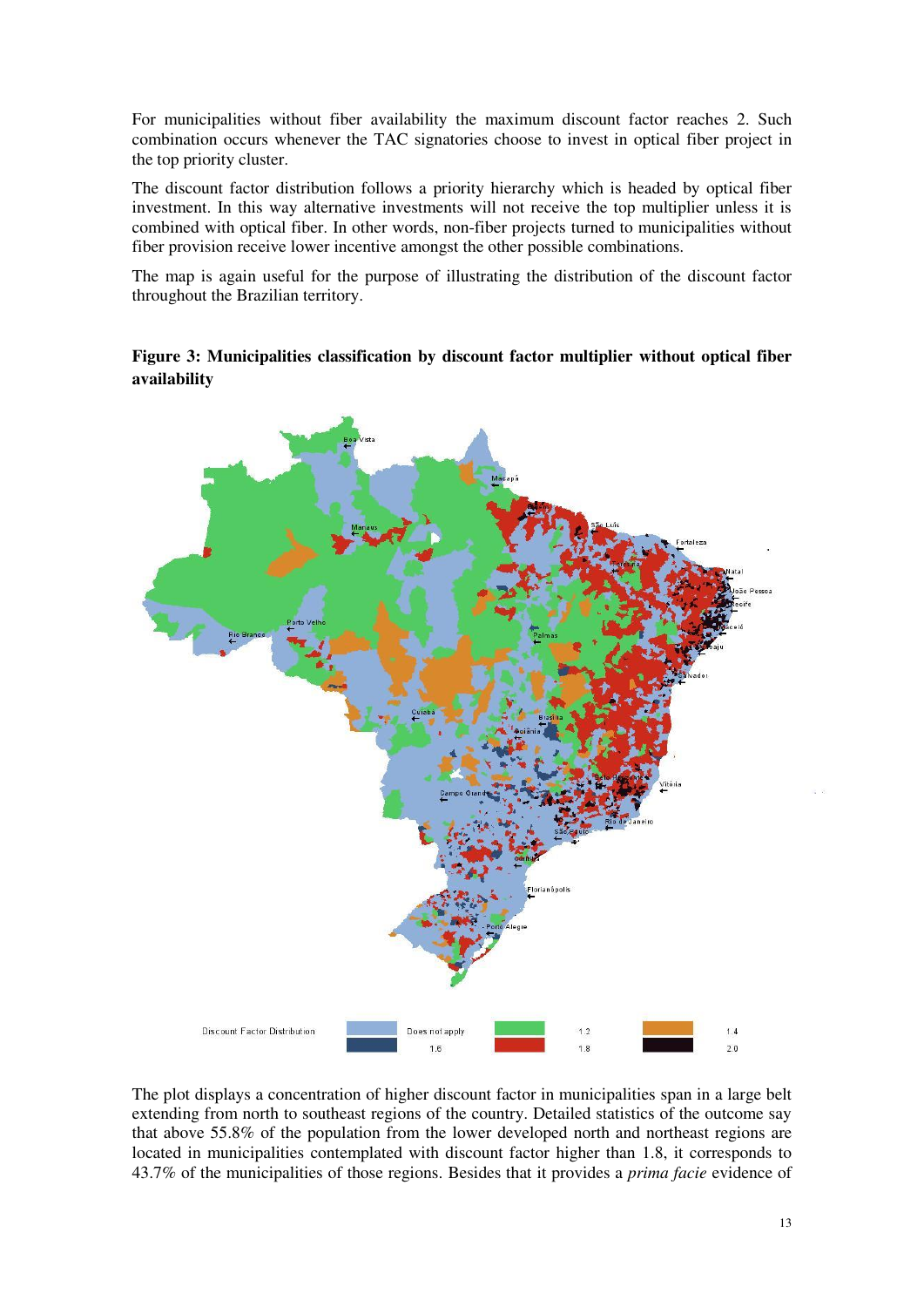regular distribution of the top ranked discount factors throughout all regions of the country endorsing the accuracy of the model whenever considering municipalities with similar social and economic development standard.

Results show that municipalities located in the outskirts of major metropolitan regions, with relative lower HDI and higher market concentration are those with major priority. It also corresponds to the regions with higher demographic concentration and closer distance from available optical fiber. The final output of the study is summed up in one single matrix of municipalities and projects all assigned with a multiplier factor.

It is fundamental to recognize that the composition of target municipalities within the clusters is likely to change over time. The same applies to the list of strategic projects. It implies that reviewing the list and priority of projects and municipalities is an essential condition for its continuous improvement. Facing this condition the board of commissioners established the validity of the model for 2 years.

## **5. Conclusions**

 $\overline{a}$ 

This case study approaches the first attempt to establish a coherent list of priority project and a methodology framework set to reversing pecuniary penalties into strategic investment in telecommunications infrastructure in Brazil. The proposal is backed up on national policies for the sector and in full compliance with the new regulation for alternative dispute resolution settlement in administrative proceedings carried out by the telecommunication regulatory authority.

Amongst the considered inputs for project design and methodology development it includes the modernization of infrastructure, reduction of social and regional inequalities, massification of the expected benefits and improvement of quality of service standard. Ultimately, the successful deployment of TAC aims simplifying the dispute resolution settlement procedures within the Agency while promoting investment, growth and development in the sector.

The proposal was submitted to review by the board of commissioners of the regulatory agency<sup>15</sup> resulting in unanimous approval with minor requests for future updates. Specifically, commissioners requested reducing the granularity of the target areas in order to extend the proposal to different regions within a single municipality (Loureiro, 2015).

Results suggest that the strategic projects and methodology framework is strongly aligned to the purpose of the TAC regulation and current public policies to the sector. Preliminary evidences demonstrate that target municipalities are evenly distributed throughout the country, mainly located at the boundaries of larger metropolitan regions. These regions are characterized by relative lower HDI, higher market concentration and average income average that would ultimately allow service providers to obtain returns over their investments.

Given the socio-economic conditions of these areas it is highly plausible that a large parcel of population will be able to reach broadband internet provided over modern optical fiber or mobile platforms operating in 3G or 4G technologies. To reach such objective services providers will incur in the challenge of developing business plans fit to this new market conditions.

Finally, notwithstanding the peculiarities of the Brazilian legislation and the jurisdiction of the regulatory agency, such experience may provide guidance and insight for public officials and private-sector executives around the world. This experience might be particularly beneficial for countries that have historically experienced a lack of investment and growth in their telecommunications sectors.

<sup>&</sup>lt;sup>15</sup> Video record of the deliberation meeting that approved the strategic projects and methodology framework is available at: https://www.youtube.com/watch?v=pjcYRK3-TbU